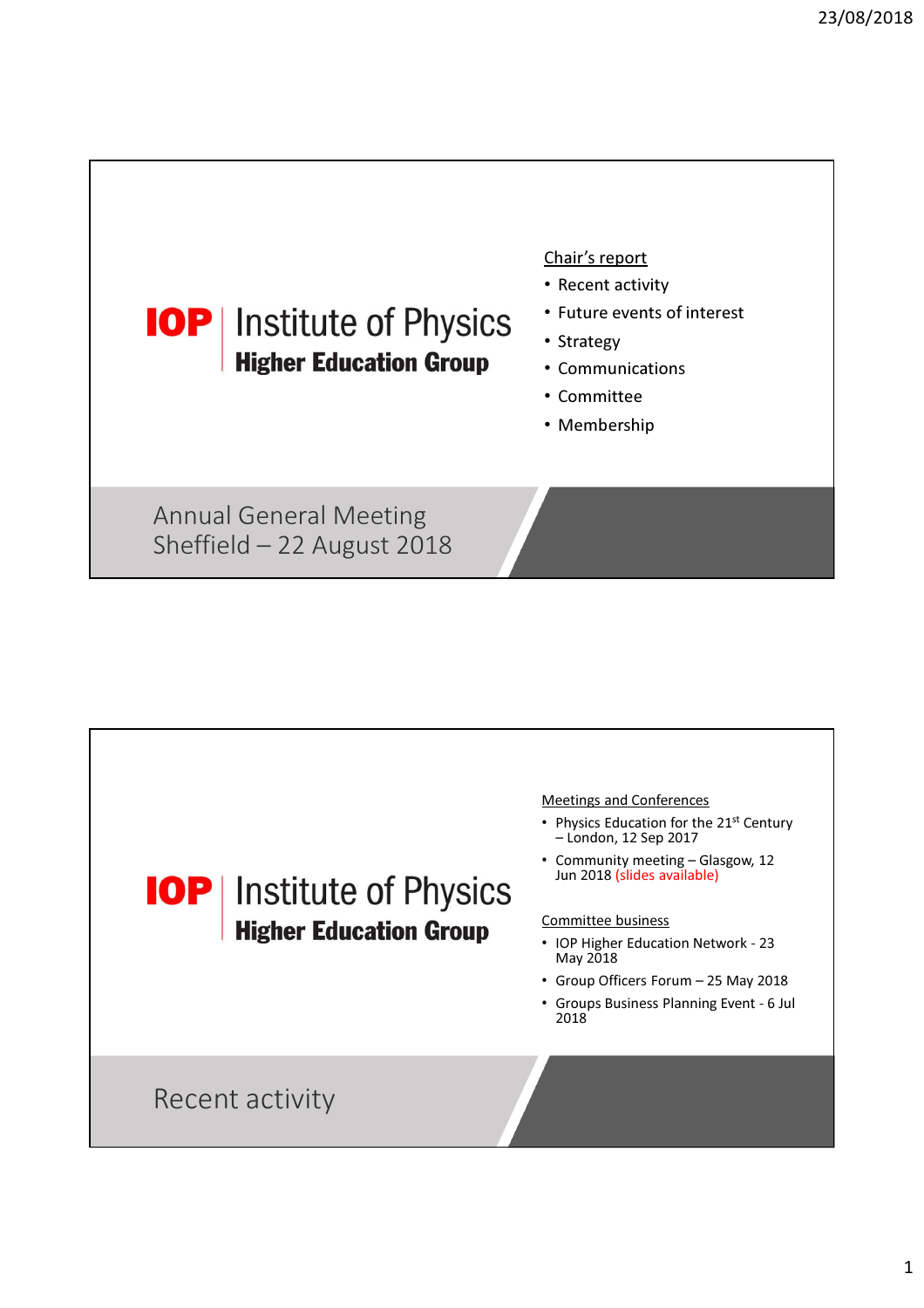

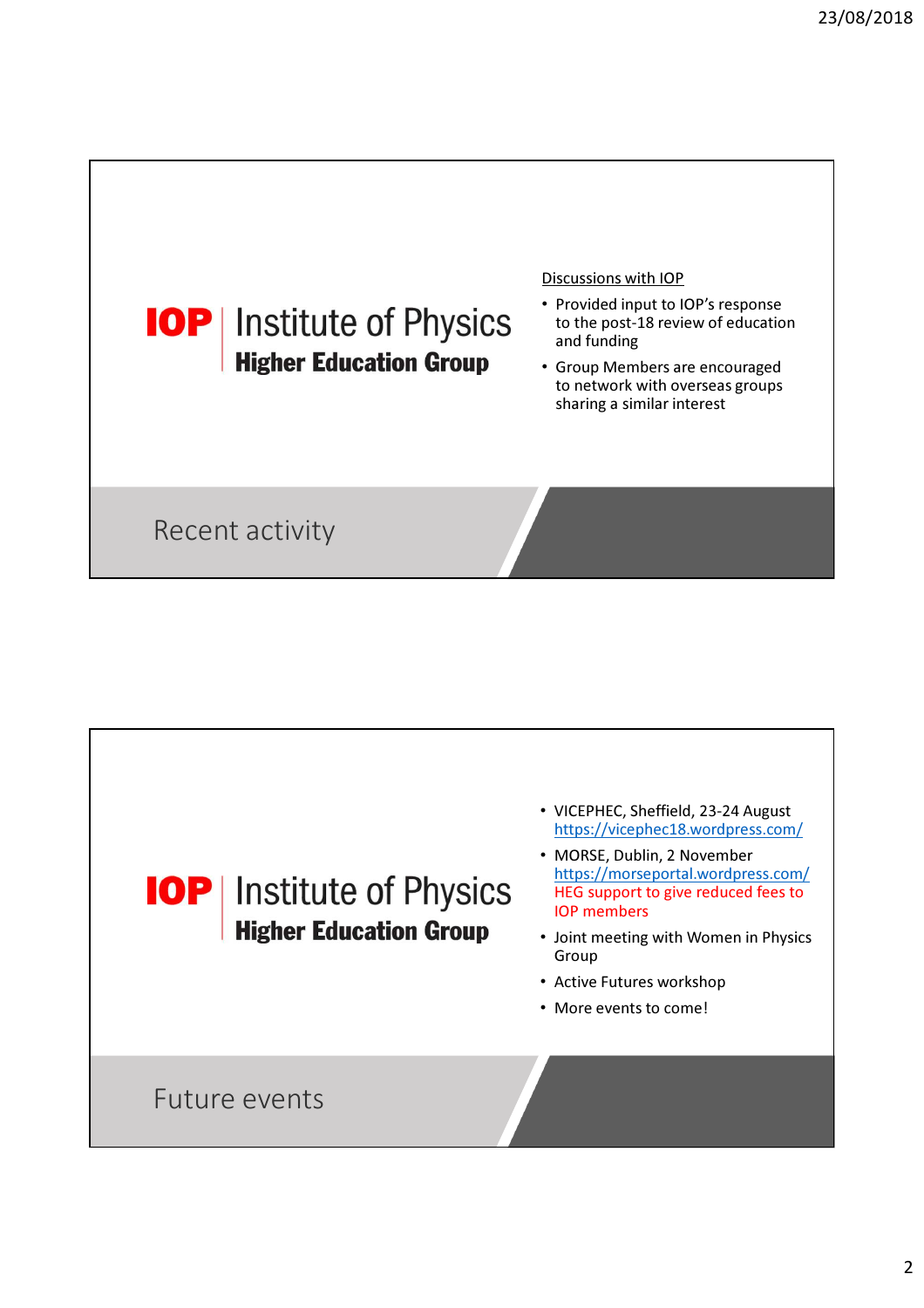## IOP membership consultation on future strategy

Without concerted effort from the physics community and others:

•We will not have the diverse community of physicists we need to meet the growing national demand in our schools, universities and businesses or to maintain the future health of the discipline.

•Physics will not receive the funding and investment it needs to remain world class and fulfil its potential to deliver high-quality research, high-value jobs, higher levels of national productivity and strong and prolonged economic growth.

•The public will continue to find physics inaccessible and this will hold us back as a society from enjoying physics, understanding the value of physics, and it will weakens public participation in debate and dialogue about some of the big societal challenges we face.

Strategy

**IOP** | Institute of Physics

**Higher Education Group** 

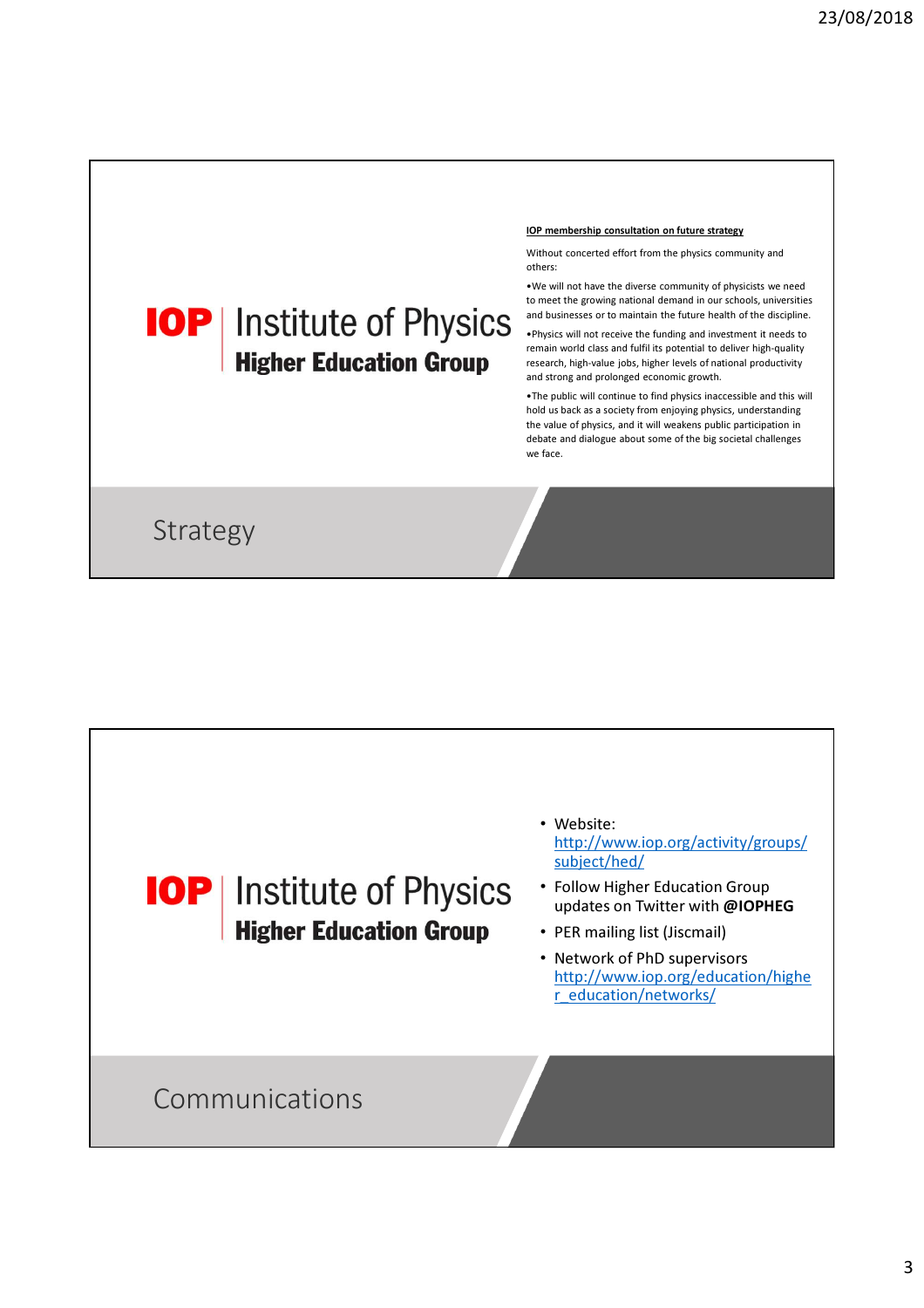